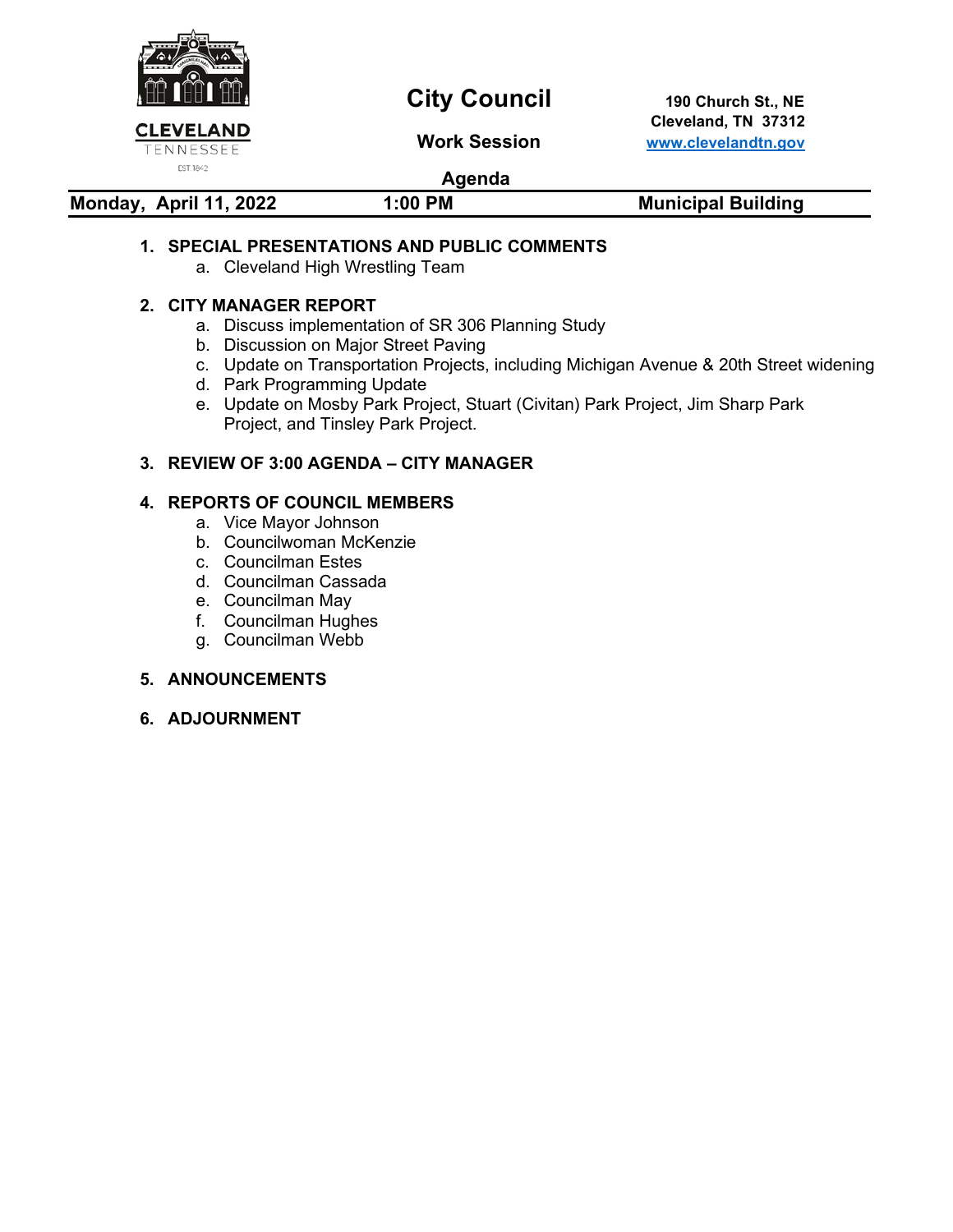

# **City Council** 190 Church St., NE

 **Cleveland, TN 37311 Regular Session [www.clevelandtn.gov](http://www.clevelandtn.gov/)**

# EST. 1842

**Agenda**

**Monday, April 11, 2022** 3:00 PM 3:00 PM Municipal Building

# **1. CALL TO ORDER**

- **2. ROLL CALL**
- **3. PLEDGE OF ALLEGIANCE AND INVOCATION**

### **4. WAIVE READING OF MINUTES**

a. Regular Session – March 28, 2022 (p. 1)

# **5. SPECIAL PRESENTATIONS AND PUBLIC COMMENTS**

#### **6. HEARING PETITIONS AND COMMUNICATIONS**

- a. **Public Hearing** To hear public comments concerning approval of a Plan of Service, to hear public comments concerning a request by the property owner to annex, and to hear public comments concerning a request by the property owner to rezone .51 acres, more or less, from the unincorporated County FAR to R-2 for property located at 1555 Johnson Boulevard (Tax Map 58P Parcel 007.00) (Planning Commission: Approve 9-0) (p. 2-3).
- b. **Public Hearing** To hear public comments concerning approval of Plan of Service, to hear public comments concerning a request by the property owner to annex from the unincorporated County, and to hear public comments concerning a request by the property owner to rezone 7.35 acres, more or less, from the unincorporated County FAR to PUD36 for property located at 3210 Michigan Avenue (Tax Map 50 Parcels 014.01) (Planning Commission: Approved 4-1; 1 recused, 3 absent) (p. 4-5).
- c. **Public Hearing** To hear public comments concerning approval of Plan of Service, to hear public comments concerning a request by the property owner to annex, and to hear public comments concerning a request by the property owner to rezone 22.69 acres, more or less, from the unincorporated County FAR to PUD37 for property located on Michigan Avenue (Tax Map 50 Parcels 043.00) (Planning Commission: Approved 9-0) (p. 6-7).

#### **7. CONSENT AGENDA**

- a. **Final Passage - Zoning Ordinance 2022-06** Rezoning 12.4 acres, more or less, located on King Den Drive (Tax Map 34 Parcel 029.00) from R1 Single Family Residential to PUD35 Panned Unit Development (Planning Commission: Approved 5-0; 1 recused, 3 absent) (p. 8-15).
- b. **Bid Report**  Mosby Park Basketball Courts (p. 16).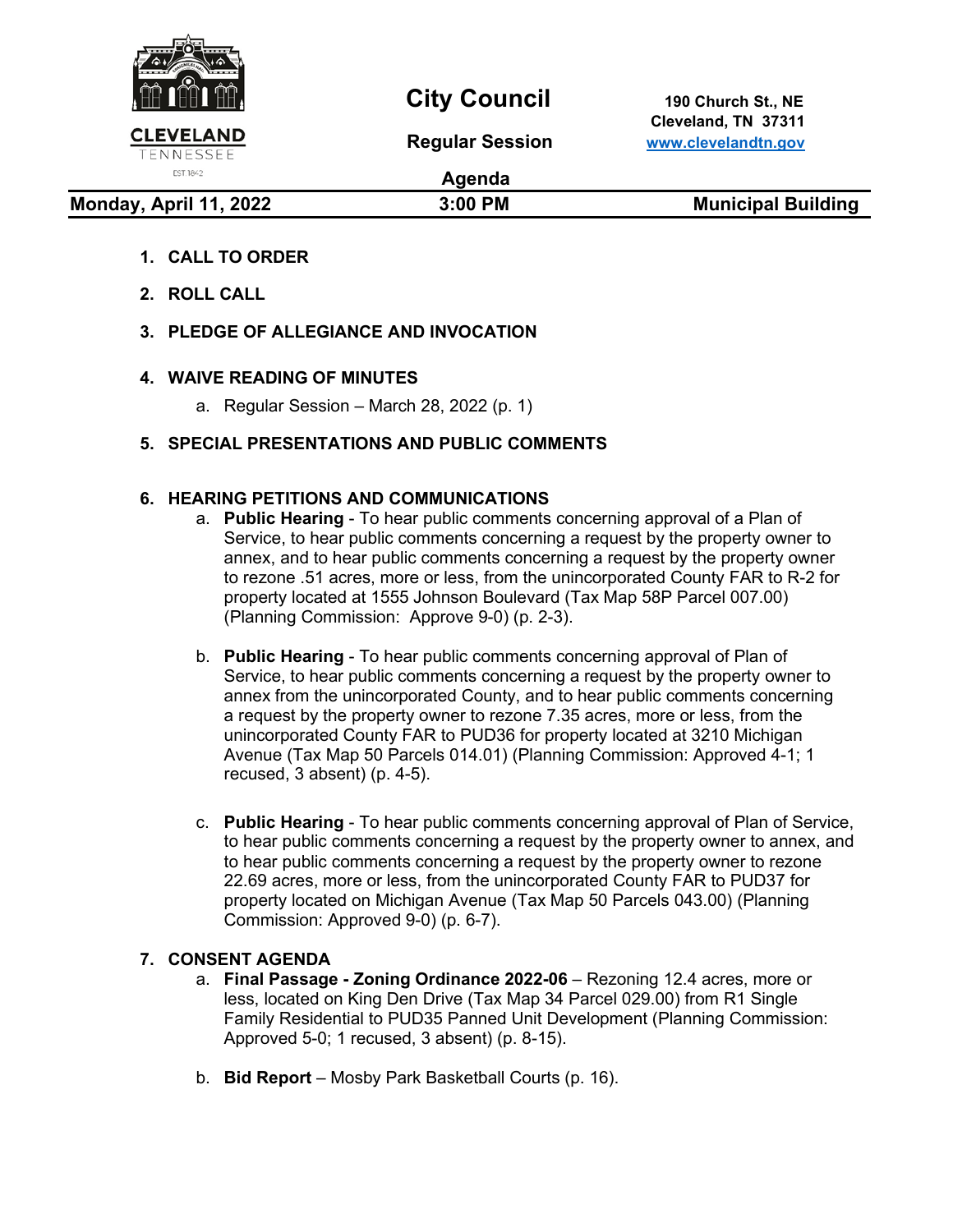- c. **Bid Report** College Hill Harwood Sports Flooring System (p. 17).
- d. **Resolution 2022-26** Approving entry of construction form with the Department of the Army for the 12<sup>th</sup> Street Detention Structure Project (p. 18-20).
- e. **Resolution 2022-27**  Authorizing the Mayor to sign the Custodian Agreement with Pinnacle Bank and authorizing the City Clerk to execute any documents related to purchasing Treasury Bills (p. 21-23).
- f. **Resolution 2022-28** Donating property located at 1804 S. Blythe Ave. and approving the contract with City Fields to accept the donation and to construct affordable single-family housing (p. 24-32).
- g. **Street Light Recommendation**  Linda Moffett at 1114 Maple Dr NW (Cleveland Utilities recommends the addition of a new 41-watt LED cobra fixture on an existing 40-foot wood pole at the location and to upgrade street light #155 to an LED equivalent at a cost of \$146.70) (p. 33-24).
- h. **Street Light Recommendation** 4<sup>th</sup> Street NW between Broad and Worth Street NW (Cleveland Utilities recommends the existing street light #2666 be replaced with a 126-watt mongoose LED fixture and installing a new 126-watt mongoose LED fixture on the north side of the city-owned public parking lot and to upgrade existing street lights #2667 and #2998 to 41-watt LED cobras at a cost of \$146.70 each, if desired) (p. 35-36).
- i. **Street Light Recommendation**  Candies Lane NW (Cleveland Utilities recommends the installation of five new 41-watt LED cobra fixtures (estimated cost is \$5,665.42 which will result in an increase of \$42.49 per month to the city's monthly investment account) and to upgrade thirteen existing fixtures to 41-watt LED cobra fixtures at a cost of \$146.70 each, if desired) (p. 37-39).
- j. **Street Light Recommendation**  Bowman Circle Drive NE (Cleveland Utilities states there are fourteen fixtures that can be upgraded to 41-watt LED cobra fixtures at a cost of \$146.70 per fixture, if desired by the City Council) (p. 40-41).

# **8. UNFINISHED BUSINESS**

#### **9. REPORTS OF COUNCIL MEMBERS**

- a. Vice Mayor Johnson
- b. Councilwoman McKenzie
- c. Councilman Estes
- d. Councilman Cassada
- e. Councilman May
- f. Councilman Hughes
- g. Councilman Webb